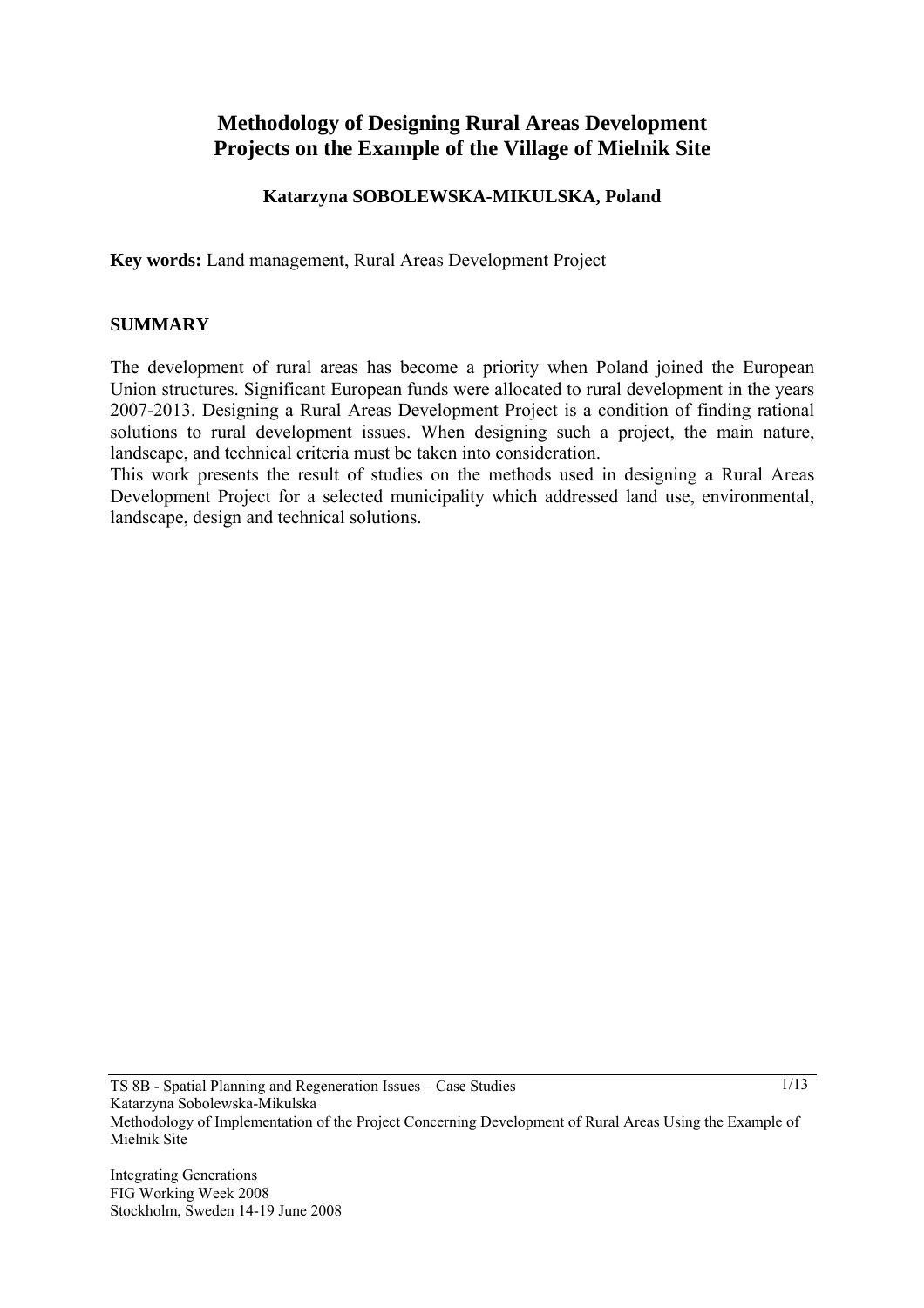# **Methodology of Designing Rural Areas Development Projects on the Example of the Village of Mielnik Site**

### **Katarzyna SOBOLEWSKA-MIKULSKA, Poland**

### **INTRODUCTION**

.

The development of rural areas is an international challenge at the level of management, development and protection of the Earth's surface. The more advanced organisation of states and nations, the higher diversification of the use and management of land at the organisational, legal, and technological plane. The development of rural areas is an effect of current social and economic objectives, a social system of values, and of the institutional structures in the given country.<sup>1</sup> The development of rural areas picked up momentum in the 1970s in Western European countries with a long tradition of land consolidation.

The concept of Rural Areas Development was introduced in Poland by the November 28, 2003, Act on supporting the development of rural areas with money obtained from the European Agriculture Guidance and Guarantee Funds. Issues involved in property management, rural property included, are often assigned to various ministries. Many ministries have made legislative initiatives in this field often succeeding in having the Sejm (Parliament) adopt laws on property management and protection of selected areas which also defined forms of that protection and their financing sources

These are the reasons why the term Rural Areas Development started to be used in relation to rural areas in Poland, just like it is in the European Union countries.

### **1 .RURAL AREAS DEVELOPMENT PROJECTS IN POLAND**

Work on designing a Rural Areas Development Project should be harmonized with municipal studies on the conditions and directions of local management. A Rural Areas Development Project should, in the first place, cover those areas in a municipality which require land consolidation for the following reasons:

- factors related to the principles of the protection of the environment, its resources, and nature protection,
- areas to be developed for public purposes with projects of local and trans-local scale,
- areas where the structure of farms shows a large number of small plots and an unfavourable localisation of these plots in relation to the farmsteads.

Terrain covered by a Rural Areas Development Project should show continuity over a significant area comprising several or over a dozen adjoining properties. In its part relating to

TS 8B - Spatial Planning and Regeneration Issues – Case Studies

 $\overline{a}$ <sup>1</sup> Thomas J. 2006 "Landentwicklung-international" Materials for the FiG Congress, Munich 2006

Methodology of Implementation of the Project Concerning Development of Rural Areas Using the Example of Mielnik Site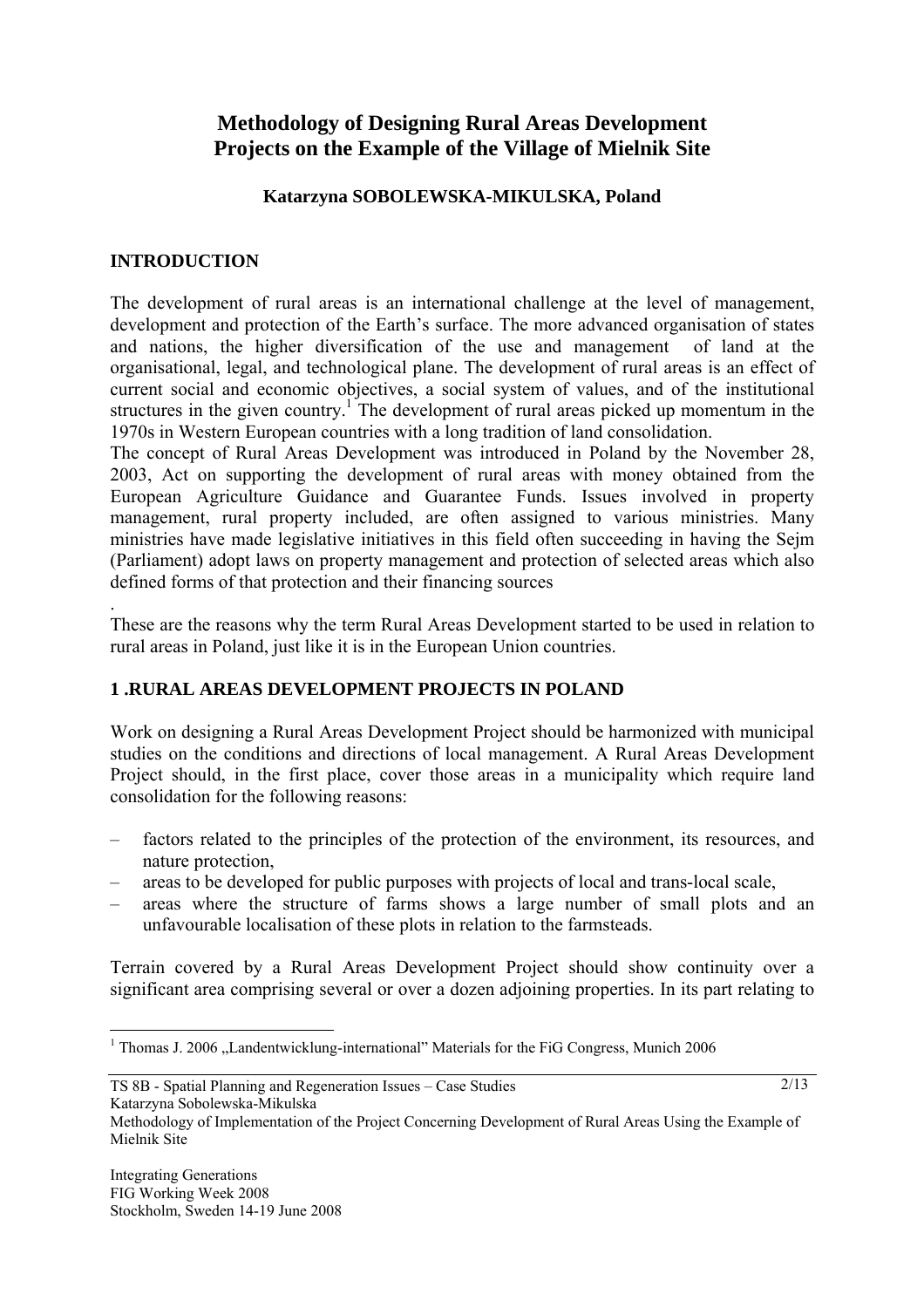directions of changes in the land use structure, a Rural Areas Development Project should indicate priority areas, that is, areas which should in the first place be subject to:

- land consolidation work,
- work on a local land use plan.

Areas qualified to be covered by a Rural Areas Development Project should be discussed with village chiefs and town mayors from the following perspectives:

- co-ordination with the existing or planned Studies on the Conditions and Directions in Municipal Land Use,
- procedures involved in the commencement and completion of the design of a Rural Areas

Development Project which are prescribed in the land use Act,

- project financing sources,
- entities involved in carrying out the work.
	- A natural consequence of designing and implementing a Rural Areas Development

Project in the nearest future will be the commencement of land consolidation work in those areas (and their parts) in a defined order dictated by economic and technical factors. The development of rural areas financed with money obtained from the European Agriculture

Guidance and Guarantee Funds focuses on solving the following three issues present in the rural areas:

- Improving the competitive power of farms through their restructuring,
- Improving the condition of the environment and landscape through better land management,
- Improving the living standards of rural population by promoting business diversification.

## **2. METHODS FOR DESIGNING A RURAL AREAS DEVELOPMENT PROJECT ON THE EXAMPLE OF A MUNICIPALITY**

Designing a Rural Areas Development Project is a condition of finding rational solutions for the rural areas involved. The process of building a rural development project must address:

- 1. The main nature-related criteria which include:
- classification potential of arable land soils,
- environmental protection with elements of landscape shaping and cultural heritage protection
- 2. Design and technical criteria which include studies in the localisation of nature objects.

3. Economic analysis of the implementation of a rural areas development project which comprise:

Methodology of Implementation of the Project Concerning Development of Rural Areas Using the Example of Mielnik Site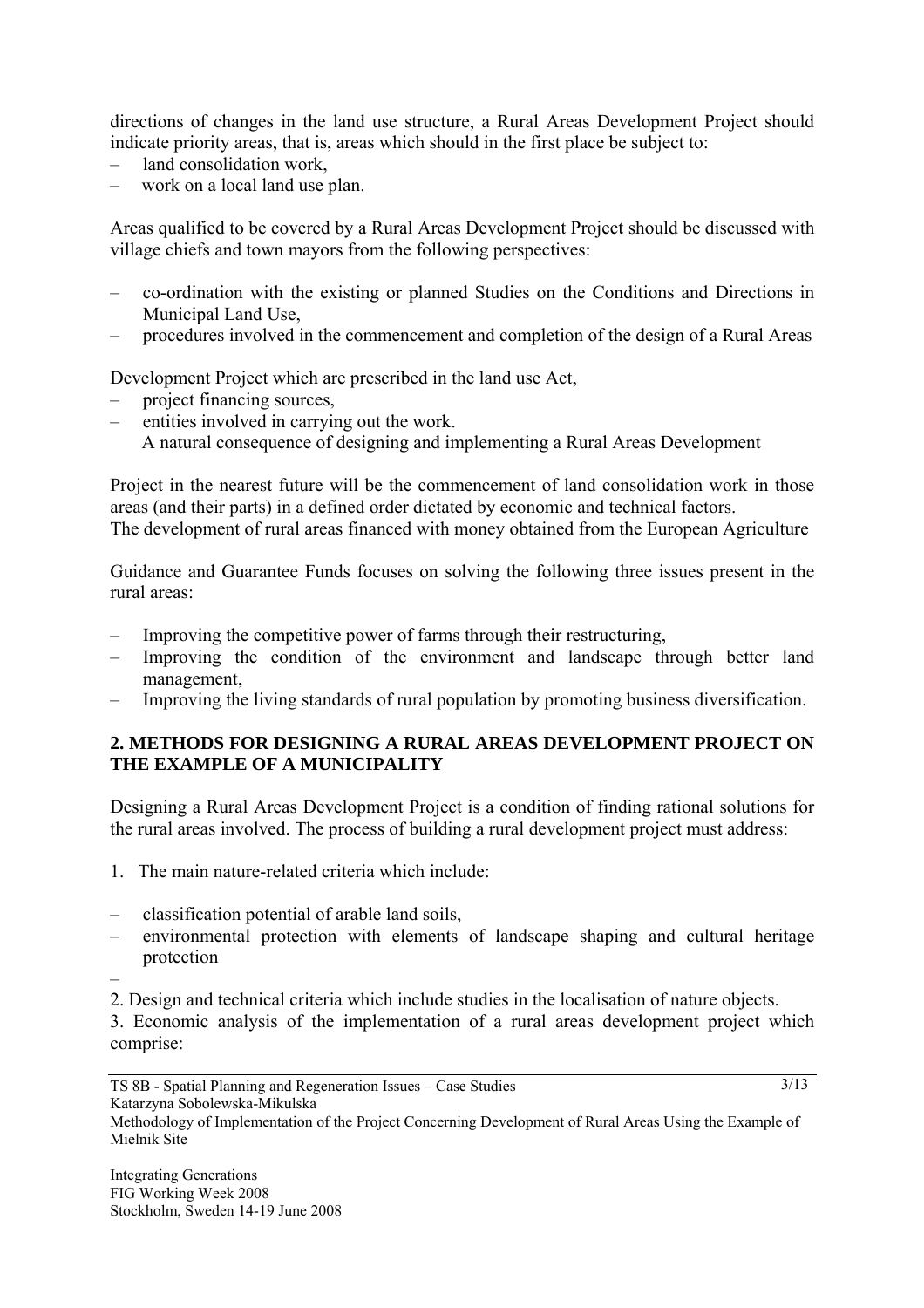- a balance of property resources belonging to the State Treasury and municipalities,
- possibilities to increase the State Treasury's property resources under the structural pension programme and the Farmers' Social Insurance Act,
- potential income source of people living in rural areas.

4. Legislation-related criteria include:

- defining the legal status of a designed Rural Areas Development Project,
- defining entities competent to design a Project,
- procedures of granting legal status to a designed Project.

The implementation of tasks mentioned in sections 1 and 2 should comprise the following detailed solutions:

- a proposal of shaping agricultural and forest production space,
- a proposal of locating areas which require recultivation and land management,
- localisation of protected areas and protection zones for flowing and impounded waters,
- localisation of areas for village housing construction which where land consolidation and division of properties has to be done,
- farm tourism development programme as a contemporary source of farmer's income.

#### **2.1 Inventory at Mielnik Municipality**

The municipality of Mielnik, the southernmost rural commune of the Podlaskie province, covers the area of 196.24 km.² It borders with Belarus on the east, and on the south—with the Mazowieckie and Lubelskie provinces where the natural borderline runs along the River Bug.

The landscape of the Mielnik municipality is highly differentiated. It is cut in many places by deep erosion gorges running to the Bug valley. The highest altitudes are found at Usześć, near the village of Mielnik and they reach 204. metres above sea level. The biggest settlement and, at the same time, seat of the Mielnik municipality is the village of Mielnik. A special feature of the area is Late Creataceous rock, until today extracted with the open-cast technology. The Cretaceous deposits at the area make up two broad highs in the form of mounds, one of them in Mielnik, 160 metres above sea level.

The localisation of the municipality under study in the eastern part of the country makes its climate strongly influenced by polar and continental air masses. Mielnik itself, situated on the right slope of the Bug valley, exposed to the south, has its own a bit different micro-climate with milder winters and hot summers which encourage people to come over and spend time on the river.

Historical objects which deserve mentioning at Mielnik include the Castle Hill (*Góra Zamkowa*) with ruins of a 15<sup>th</sup>-century castle and a impressive panorama over the River Bug. There is also a Roman Catholic parish church and an Orthodox church.

TS 8B - Spatial Planning and Regeneration Issues – Case Studies

Methodology of Implementation of the Project Concerning Development of Rural Areas Using the Example of Mielnik Site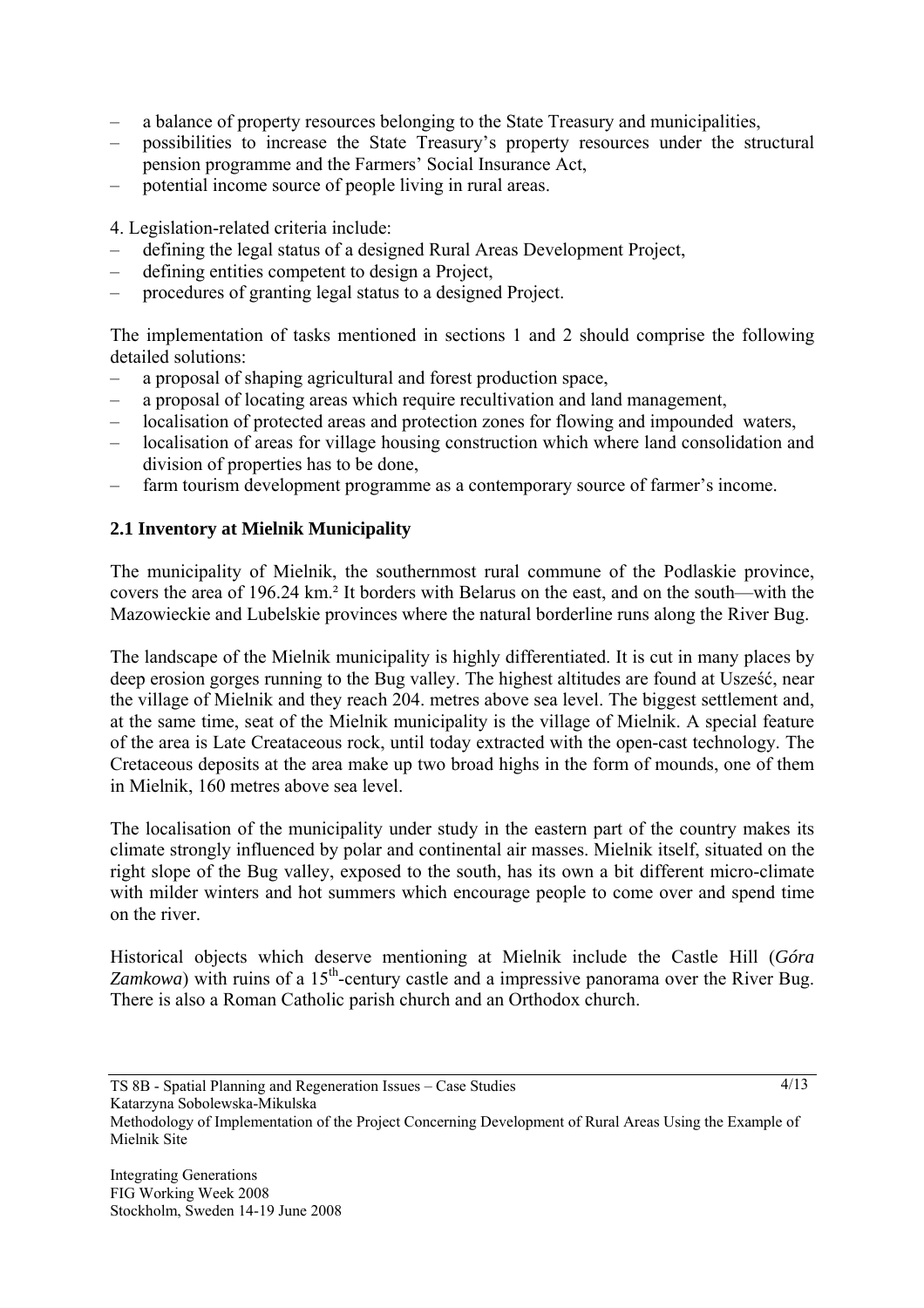# Soils

Most of the soils at the Mielnik municipality are glacial sands, gravels, and outwashes. By their mechanics, these soils are classified as clays or clay-sands strong or light deposited on clay. By their typology, the soils are not highly differentiated. They are dominated by various types of sand soils: podzols, brown, and sour soils. These soils are classified for the  $5<sup>th</sup>$  and  $6<sup>th</sup>$ quality category.

### Forests

Forests and forest land in 2006 covered 12,410 ha or 59% of the municipality's total area. Private forests are highly fragmented in terms of forest bodies as well as ownership and they make up a "chess-board" of state-owned and privately-owned forests. This structure is found in all parts of the municipality.

The territory managed by Forest Inspectorate Nurzec at the Mielnik municipality comprises areas of the following protection categories:

- water retention forests—area 158.53 ha;
- forests on reference soils—area 447.76 ha;
- soil protection forests—area 32 ha;
- forest wildlife habitats—area 115 ha;
- nature reserve "Grąd Radziwiłłowski."

The Mielnik municipality area has the status of the "protected Bug valley landscape" and forests, apart from their biological and climatic functions, also offer recreation and leisure potential to the municipality.

### Areas and objects under special protection

The following protection forms are present in the Mielnik municipality:

1. Nature reserves:

Góra Uszeście—area 12.06 ha. A flora reserve intended to protect and preserve xerothermal vegetation which includes a number of legally protected plants,

- Grąd Radziwiłłowski—area 24.16 ha. A forest reserve intended to preserve a mixed forest including *Quercus robur L*. oak aged 140-170 years.

2. The "Bug Valley" protected landscape area with insignificantly modified environment, ecological balance, and high qualities of natural landscape.

3. A nature-landscape protection area "Głogi" which covers 59.61 ha, to protect part of the Bug meander with its terrain featuers, rare xerothermal flora, and high landscape qualities.

4. 7 nature monuments—trees and boulders.

5. 6 ecological enclaves covering a total area of 2.68 ha, in this wetland ecosystems— 1.92 ha, and ponds—0.76 ha.

6. Strips of forest and bush running along hedges or growing amidst cropland.

7. The Bug ecological corridor which has acquired international recognition as the "Bug—European Ecological Corridor." It is part of the national and European nature system performing the following functions: ecological, bio-climatic, landscape, and recreational, and

```
Katarzyna Sobolewska-Mikulska
```
Methodology of Implementation of the Project Concerning Development of Rural Areas Using the Example of Mielnik Site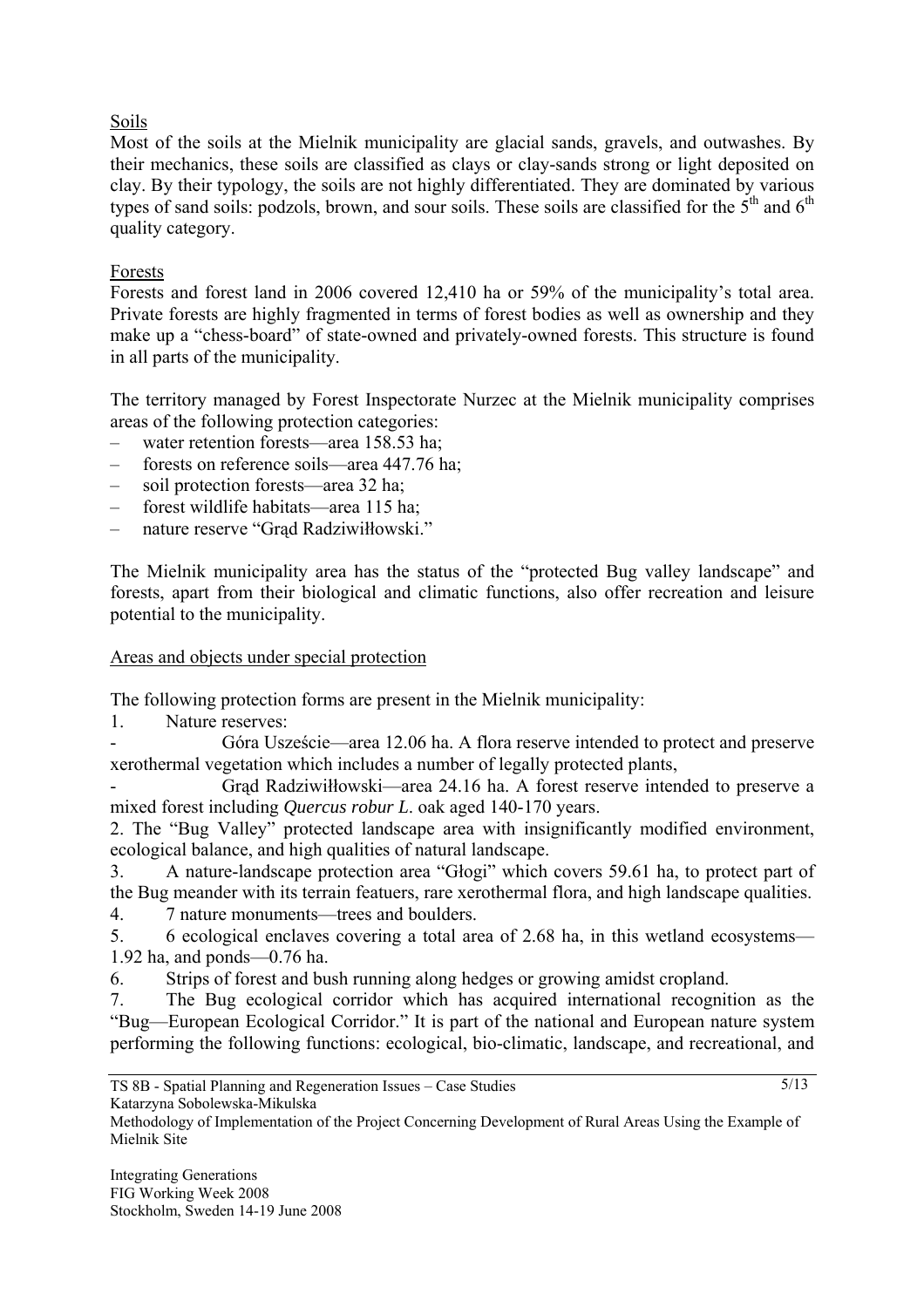it has a potential for angling, hunting, hiking, and other leisure activities related to these functions.

### Land Use Structure

The land use structure at the Mielnik municipality is shown in the table below:

| <b>Type</b>          | 2006   |       |               |
|----------------------|--------|-------|---------------|
|                      | total  | per-  | in<br>this,   |
|                      |        | cent  | private farms |
|                      |        | share |               |
| Cropland:            | 6,834  | 34.8  | 5,758         |
| -arable land         | 5,225  | 26.6  | 4,278         |
| -orchards            | 28     | 0.1   | 26            |
| -meadows             | 929    | 4.8   | 892           |
| -pastures            | 652    | 4.3   | 562           |
| Forests              | 11,391 | 59.1  | 2,516         |
| Other<br>land<br>and | 1,399  | 7.1   | 411           |
| wasteland            |        |       |               |
| <b>Total area</b>    | 19,624 | 100.0 | 8,685         |
|                      |        |       |               |

The land use structure is dominated by forests (59.0%) whose 78% is owned by the state. Cropland makes about 35% of the municipality's total area of which arable land makes the largest part (76.4%). Private land dominates the farming structure (84.3%), The quality of soils at Mielnik are classified as follows:

| Soil<br>category | orchards | Arable land and | <b>Grassland</b> |               |
|------------------|----------|-----------------|------------------|---------------|
|                  | ha       | $\frac{0}{0}$   | ha               | $\frac{0}{0}$ |
| III              |          |                 | 6                | 0.4           |
| IIIa             | 1        | 0.02            |                  |               |
| IIIb             | 8        | 0.1             |                  |               |
| IV               |          |                 | 527              | 33.9          |
| <b>IVa</b>       | 133      | 2.5             |                  |               |
| <b>IVb</b>       | 912      | 16.9            |                  |               |
| V                | 2,050    | 37.9            | 654              | 42.1          |
| VI               | 2,303    | 42.6            | 367              | 23.6          |
|                  |          |                 |                  |               |
|                  |          |                 |                  |               |
| <b>Overall</b>   | 5,407    | 100.0           | 1,554            | 100.0         |

TS 8B - Spatial Planning and Regeneration Issues – Case Studies Katarzyna Sobolewska-Mikulska

6/13

Methodology of Implementation of the Project Concerning Development of Rural Areas Using the Example of Mielnik Site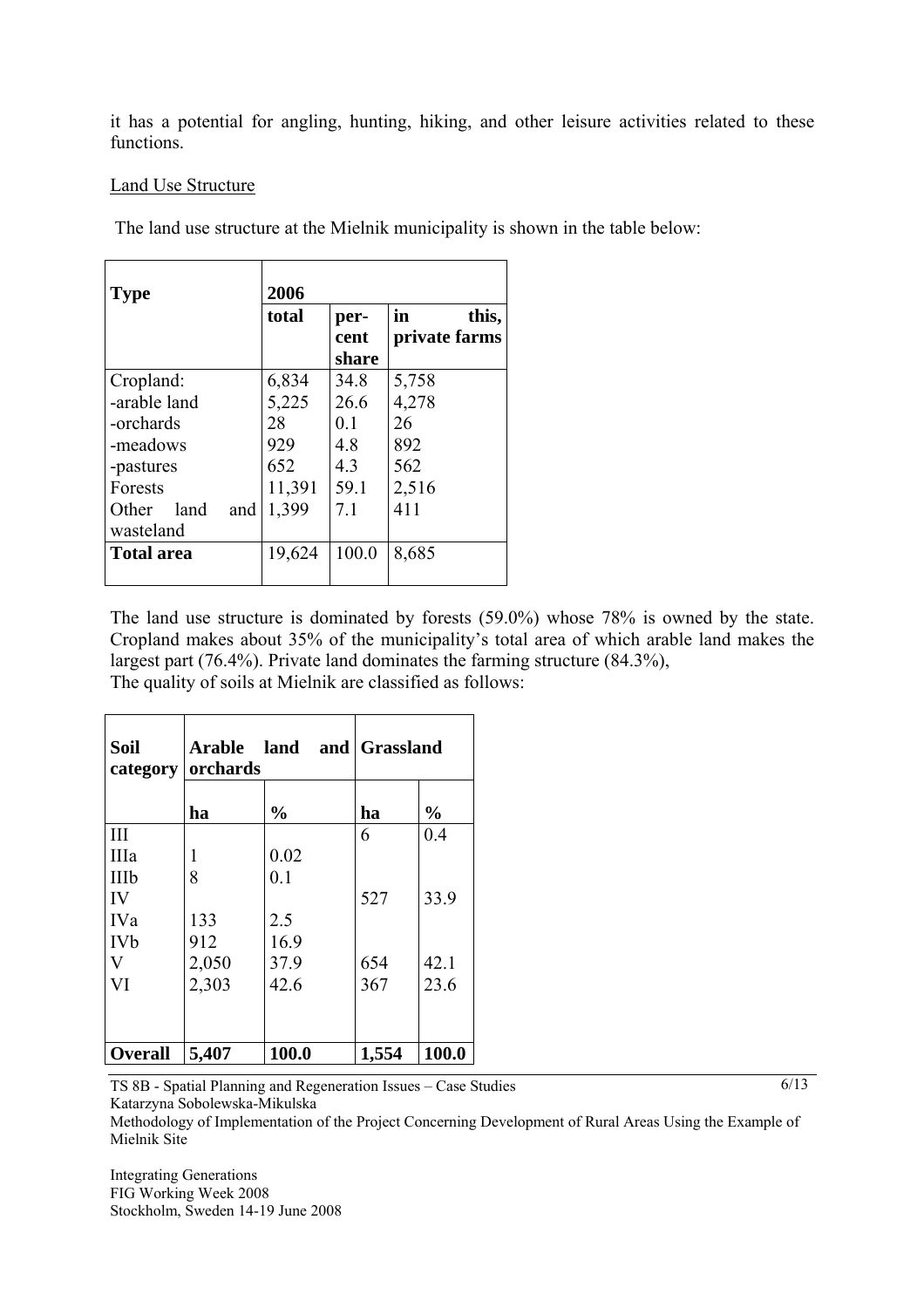## **2.2 Shaping Agricultural and Forest Production Space According to Soil Bonitation Potential**

Keeping in mind the principles of sustainable development, we must make sure that the actual soil qualities will largely determine mapping out the following sectors in a rural area:

- integrated farm production,
- temporary farm production,
- intensive forest production.

### 2.2.1 Area used for integrated farm production

These areas include soils of the categories IIIa-IV b which fall into the  $4<sup>th</sup>$  and  $5<sup>th</sup>$  farming value complex. Soils of poor quality and diversified terrain surface are a barrier to farming development, hence the Mielnik municipality has not been included in the intensive farming development area. To provide better farming conditions there, land consolidation plans have been made for the municipality to make the lots larger and to create orchard blocks adjacent to the existing orchard. The planned new orchards will cover the area of about 40 ha (Mielnik). This approach allows to increase the total number of jobs in the area and is an alternative to traditional farming business.

Plans for the area also envisage:

• replenishing the missing vegetation (trees and brush) along hedges and building an integrated network of cropland trees with the view to obtain ecological corridors.

The project allocates about 25 ha of land for this purpose;

• modernisation of the existing dirt roads. The project provides for upgrading local roads by gibing them gravel surface reinforced with concrete cobblestone to prevent water erosion. The project also includes planting 24 km of trees along some local roads. These strips will perform protective functions and improve attractiveness of the landscape.

The plans also provide for enlargement and adding biological finishing to water ponds found in the fields. About 5.0 ha of land has been allocated for this purpose. Integrated farm production areas will also provide some land for the protection and vegetation zones around the selected marshy ecological enclaves and other law-protected sites, such as, the reserve "Góra Uszeście" and the nature-landscape complex "Głogi." The plans also envisage building cycle and horse-riding trails at some regions of intensive farm production, namely, in the vicinity of a chalk quarry (Biała Street): 1. Osłowo-Mielnik-Radziwiłłówka—and beyond the municipality borders, and 2. Maćkowicze-Osłowo-Mielnik-Sutno.

The above-described solutions will also play a soil protection role at this waved landscape by reduce the amount and speed of run-off water. As a result, they will further diversify the landscape and improve conditions indispensable for the development of farm tourism.

TS 8B - Spatial Planning and Regeneration Issues – Case Studies

Methodology of Implementation of the Project Concerning Development of Rural Areas Using the Example of Mielnik Site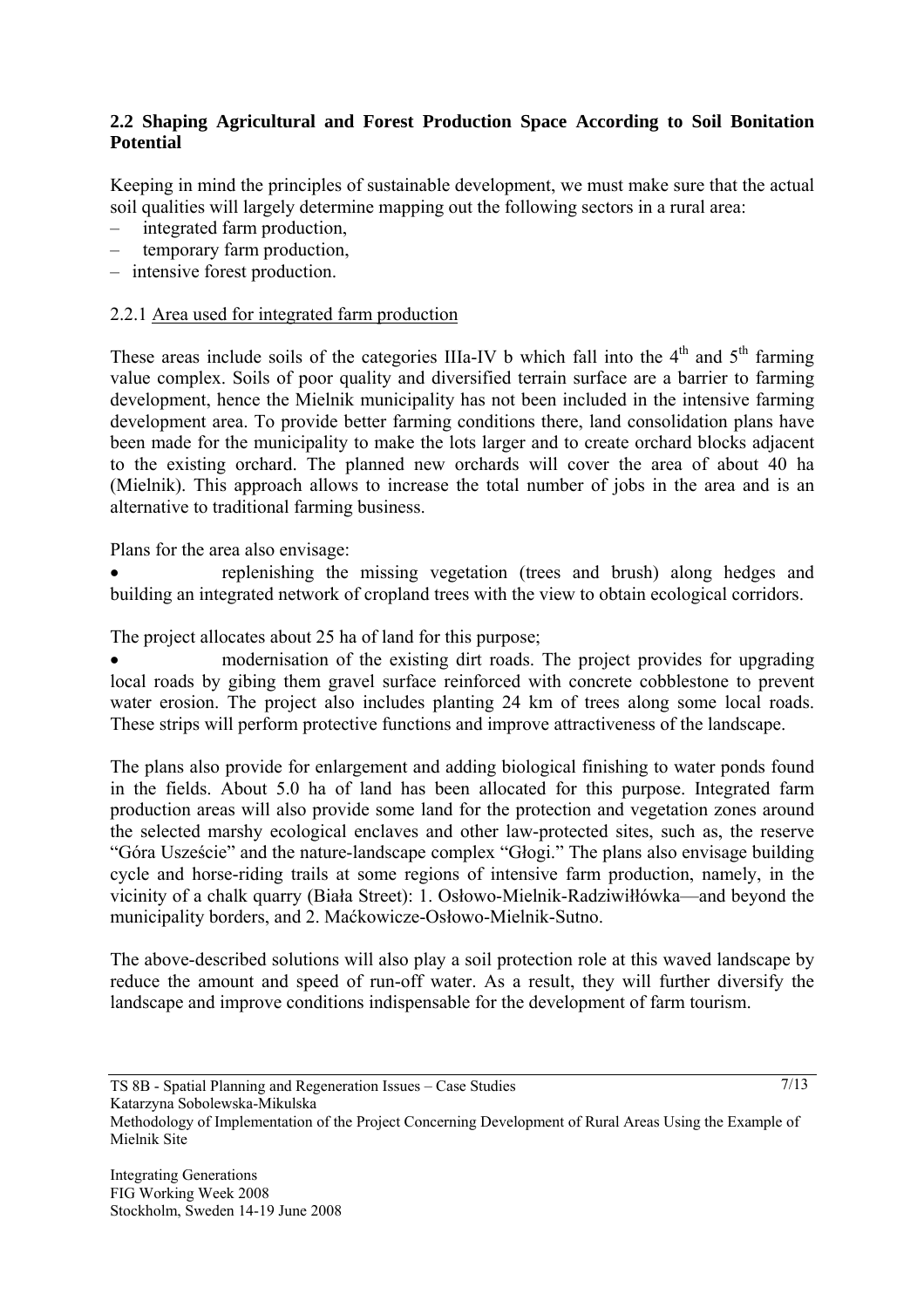### 2.2.2 Area used for temporary farm production

This area includes cropland class V and VI, bonitation category—6 and 9. It is a production reserve stimulated by food supply and demand mechanism on the local market, providing that food demand will occasionally grow together with the growth of farm tourism. Plans for the area under study speak of creating grassland blocks whose larger area is better for the development of ecological farming. This area covers altogether about 80 ha at lower parts of the Bug valley, while the project itself allocated some 70 ha for the purpose. The selected area will allow the operation of farms producing ecological food. There is demand for these foods which are selling well in health resorts of various kinds. The solution is an example of an ecological use of the natural soil potential which, in addition, offers good conditions for ecological farming and new jobs (ecological farming requires more human labour)

### 2.2.3 Area used for intensive forest production

The area used for intensive forest production was mapped out when the borderline between farmland and forests was being designed. It now includes groves present in the fields, forests, and farmland class VI which was classified for the  $7<sup>th</sup>$  farming value complex. Apart from these, some arable land class V localised in the middle of the forest and, therefore, not good for farm production, has also been included.

In order to improve the land use efficiency, the project allocated some cropland for afforestation because these fields had an unfavourable shape or localisation which prevents their efficient cultivation. As a result, the forest complex also included some enclaves and semi-enclaves of arable soils bonitation class V, not larger than 2 ha in one piece. Designing the borderline between fields and forest allowed improving the land use structure in places where inventory showed strong mosaic-like fragmentation of cropland and forest resulting from the state and private property structure resembling a chess-board.

The project allocates about 80 ha of arable land directly adjacent to the existing forest bodies for the purpose of building the border between fields and forests and the forest-edge zones. The main directions in developing forest areas at Mielnik include:

1. Protection of natural and economic values.

2. Preserving the continuity in time and space of forests which are part of the municipality's ecological system and ensuring their rational use for business and recreational purposes.

3.

The above-mentioned aims of forest management will require, in particular:

- preserving the forests as a component of natural landscape,

 - forest management in line with programmes ensuring the protection of forests, preservation of their continuous management, and in line with the planned functions and management forms, whatever the ownership structure of these forests;

8/13

Methodology of Implementation of the Project Concerning Development of Rural Areas Using the Example of Mielnik Site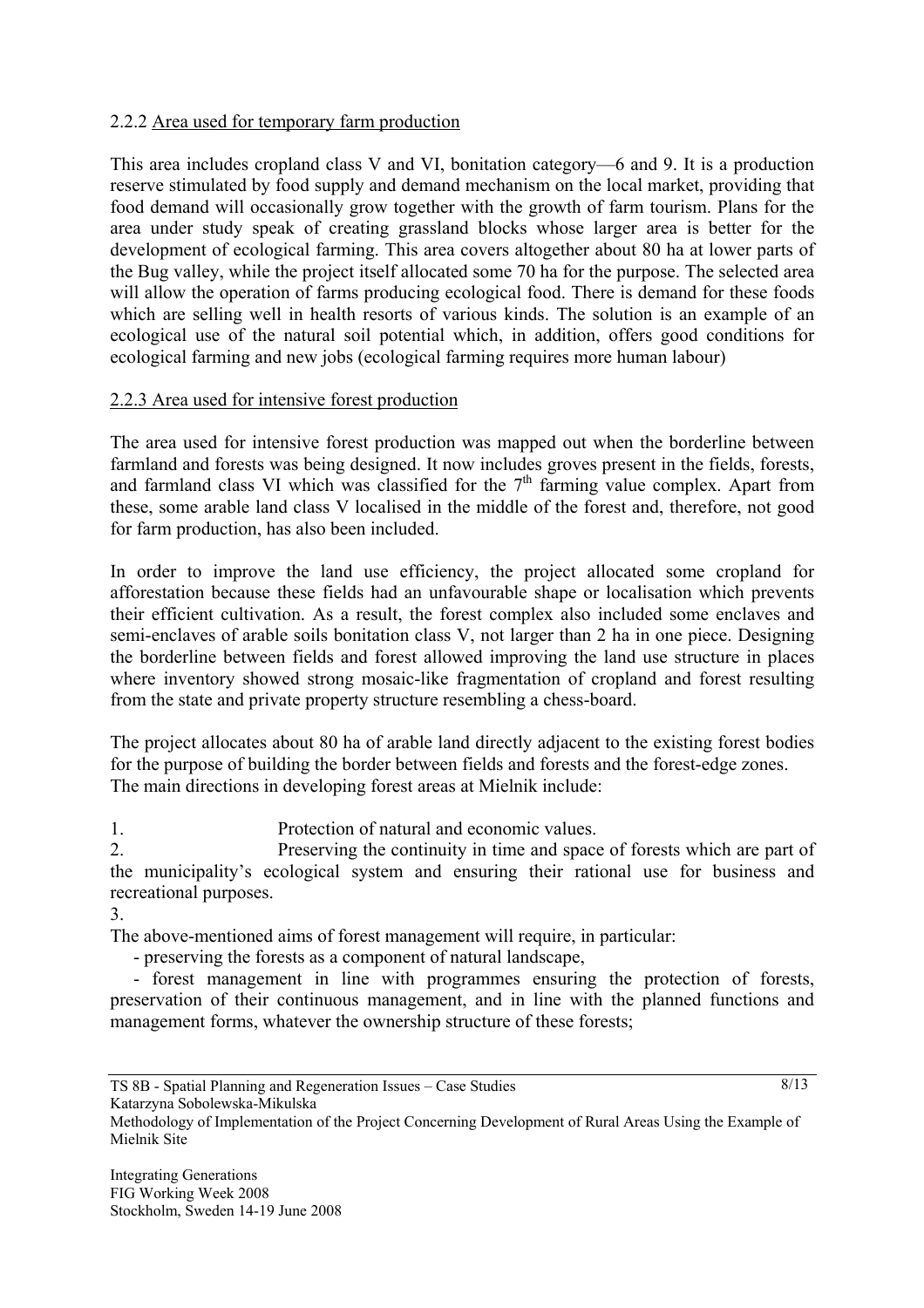- partial conversion of some forest bodies to make them available for recreation/leisure purposes (mainly along Bug river banks); these may serve as a source of timber for the village's building purposes, extra income source for mushroom and berry pickers, and a tourist attraction;
- stepwise re-cultivation of post-quarry sites towards afforestation;
- increasing the area and forest resources through afforestation of marginal land obtained from the delineation of borders between fields and forests dictated by the municipality's local development plans;
- introducing the following key bans and restrictions into the local development plans:
- a ban on reducing forest area by allocation to non-forest purposes,
- a ban on construction, except facilities closely related to forest functions.

### **3. ENVIRONMENTAL PROTECTION INCLUDING LANDSCAPE SHAPING COMPONENTS AND PROTECTION OF NATIONAL HERITAGE**

The legal protection of nature takes a number of forms in the municipality of Mielnik. The project provides for land reserves to be covered with protective forest strips around:

- wetland ecosystems found in six ecological enclaves,
- protection areas around the "Góra Uszeście" nature reserve and a nature/landscape complex "Głogi."

Since these areas are directly adjacent to areas under intensive farm production, the plans destined them for non-farming use. There will be patch-like forest and bush stands introduced amidst the croplands, altogether covering about 24 ha of the available arable land. With its beautiful river valley, a definitely priceless natural and landscape feature, Mielnik is also part of the "Bug—European Ecological Corridor." To utilise its landscape and tourist features, the plans provide for about 39 km of foot-paths, horse-riding and cycle trails plus several camping sites.

### 3.1.1 Protection of national heritage

The protection of historical objects covers both, those entered in the registry of historical objects and those which have not been qualified. The protection of national heritage at Mielnik municipality will consist in:

- 1. studying the cultural values and making recommendations on the local development plans and conservation zones,
- 2. extending conservation protection over the village of Niemirów,
- 3. building a detailed local development plan and the plan of revalorisation of the historical part of the Mielnik village,
- 4. consulting each historical object refurbishing/modernisation project and each new investment project within the protected area of Mielnik with the competent Provincial Conservator,

Methodology of Implementation of the Project Concerning Development of Rural Areas Using the Example of Mielnik Site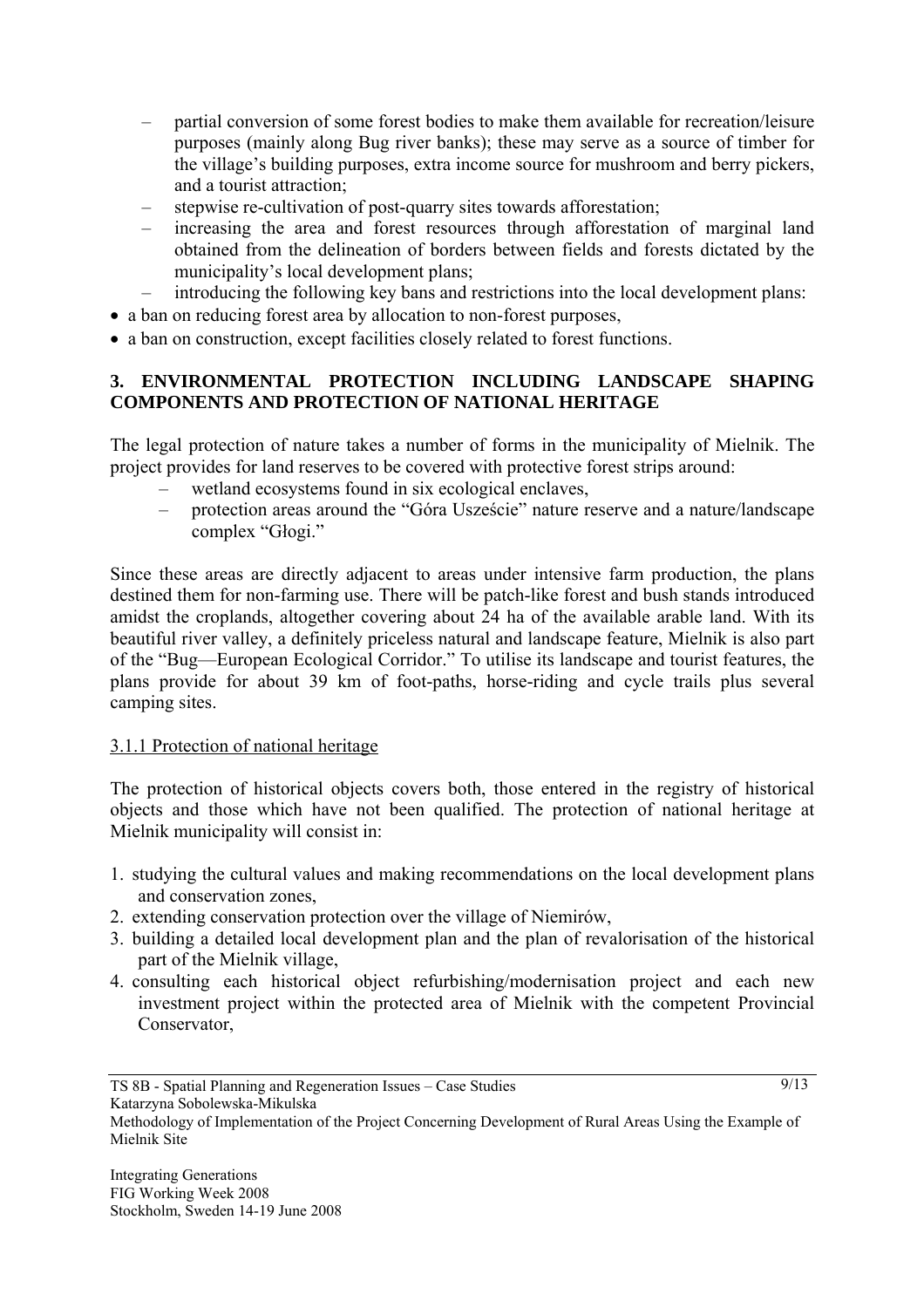• making basic historical documentation, that is, inventory card of an architectural and building object (at investor's cost) in line with the requirements of the Warsaw Documentation Centre—before pulling down any historical structures.

## **4. WATER PROTECTION AND MANAGEMENT**

The directions in surface and underground water protection include:

1. Obtaining and preserving appropriate surface water quality class:

 • river Bug—quality class II between the state border and tributary Nurzec; further downstream—class I,

• other rivers in the municipality (a number of river valleys)—class II.

2. Protection of underground waters against municipal and industrial pollution.

3. Preserving untouched biological flows in the main rivers: Bug (state border), river Moszczona (Bug's tributary), river Mętna (Bug's tributary).

#### Implementation of the above-mentioned directions will require, in particular:

1. Banning the disposal into surface waters (rivers) and soil of any municipal or industrial waste in amounts threatening the adopted water quality class;

2. Building a water treatment plant and a sewage mains at Mielnik or, alternatively, container stations shared by villages which have water supply systems and by the recreation areas along the river Bug. These would be regularly emptied into the municipal sewage treatment plant in Mielnik as soon as it built there.

3. Sanitary protection of water intakes serving municipal and industrial purposes according to the existing, direct, indirect, internal, and external protection zones;

4. Using for household and farming purposes only water coming in surplus over the protected biological flow.

In conformity with the surface water retention programme for the municipality of Mielnik, the rural areas development project provides for the construction of the following small water reservoirs:

- at the village of Maćkowicze—river Moszczona, reservoir area 3 ha retention volume 36 thousand m.<sup>3</sup> Functions of the reservoir: retention, economy, tourism, ecology;
- at the village of Mętna—river Mętna, reservoir area 2.5 ha, retention volume 22 thousand  $m<sup>3</sup>$  Functions of the reservoir: as above;
- at the villages of Sutno, Niemirów—Bondarka creek, reservoir area 158 ha, retention volume 13 thousand  $m<sup>3</sup>$  Functions of the reservoir: as above, no tourist functions.

### **5. LOCATION OF HOUSING CONSTRUCTION PROJECTS—AREAS TO BE DEVELOPED IN FUTURE**

The main objectives in housing construction will include:

- improving the standard of existing housing stock through modernisation, outfits and technical installations,

Methodology of Implementation of the Project Concerning Development of Rural Areas Using the Example of Mielnik Site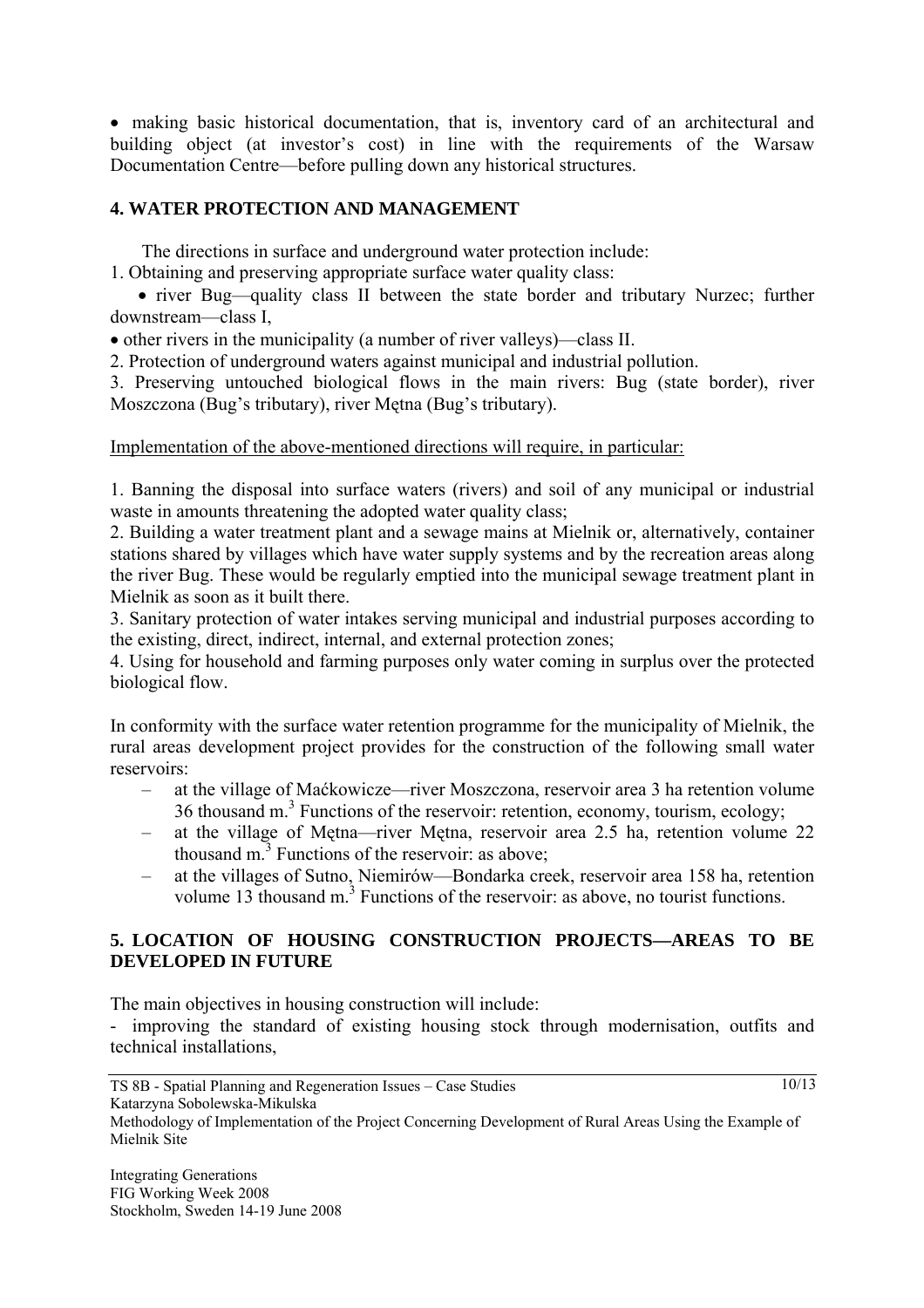- replacement of buildings in poor technical condition,
- providing conditions for the implementation of new housing projects,
- conversion of farm houses for the needs of farm tourism,
- adjustment of deserted houses for recreational purposes (summer houses).

With the objectives defined in the way shown above, the main housing targets which should be included in the rural areas development project comprise:

- maintenance, modernisation, replacement, and replenishing of the housing stock in undeveloped plots between existing blocks of buildings,
- housing construction at areas allocated for the purpose in local development plans,
- if necessary, finding new areas to be developed with residential, commercial (little impact on existing development) buildings as part of the local development plans,
- conversion of deserted farm buildings into summer houses by making appropriate provisions in the local development plans,
- development of technical infrastructures improving the standard of houses and life of the village residents.

Adding a new, residential function to the Mielnik area. The project allocates land plots at the outskirts of the village for housing construction. The solutions requires modification of the local development plans. The local plans provide further development of the village's tourist and recreational profile and, in a more remote future, building a tourist resort offering local hot springs which are little known and not used today. Plots destined for recreation purposes have been localised at a place overviewing the Bug river and covering altogether about 50 ha.

### **6. FARM TOURISM DEVELOPMENT AS FARMERS' CONTEMPORARY INCOME SOURCE**

One of the main functions performed by the Mielnik municipality is a trans-local recreation and resort centre utilising the values of its natural environment and the Bug valley. The localisation of the village at the Bug Valley Landscape Protection Area testifies to its high recreational qualities and offers opportunities to develop tourism and leisure activities as an important component of the village's economic development.

The development of spa services which has been included in Mielnik's prospective local plans will combine with its tourist and leisure potential thus offering the village a strong factor of local economic development. The main directions in the development of tourism, leisure, and spa services should provide a basis for the development of:

- week-day and holiday leisure of residents of the Siemiatycze county,
- seasonal and all-year holidaying, including farm tourism at a trans-local scale,
- cross-country tourism (hiking, cycling, motor biking, and boating) as well as qualified activities (angling, hunting) at the area of the whole municipality,
- spa treatment at Mielnik.

TS 8B - Spatial Planning and Regeneration Issues – Case Studies Katarzyna Sobolewska-Mikulska Methodology of Implementation of the Project Concerning Development of Rural Areas Using the Example of Mielnik Site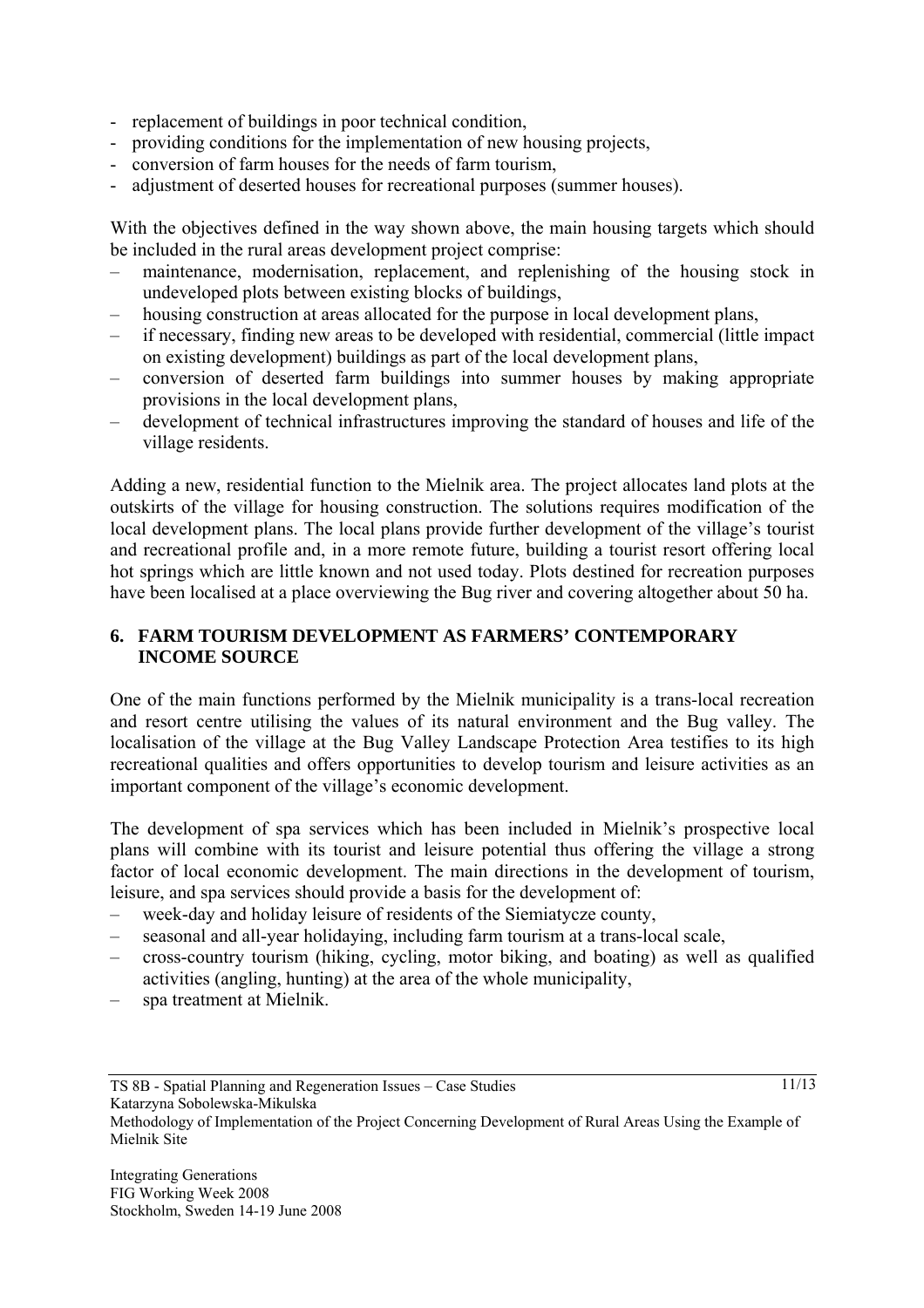The main objectives in the field of recreation, farm tourism, and spa services comprise:

- maintenance, refurbishing and, perhaps, expansion of the existing tourist and leisure facilities at Mielnik (hotels and catering),
- building more hotel beds (hotels, tourist huts, guest houses, youth hostels, etc.),
- preparation of land for summer houses and guest houses,
- adjustment of farm buildings for farm tourism purposes,
- adjusting residential and other buildings for the purposes of tourism and leisure activities, which are available in various settlements across the municipality,
- building water recreation facilities (sports, recreation, catering, sanitary, parking, camping facilities),
- campaign to give Mielnik a health resort status.

The above facilities are possible owing to the localisation of the following in the project:

- a land reserve to be used for the spa facilities in Mielnik,
- ecological, educational, and recreational paths promoting the main attractions of the area, among them a working chalk quarry. The plans are to have about 35 km of such paths,
- horse riding trails (ca 29 km) with markings of the biggest landscape and historical attractions,
- camping sites and public baths with sports and water equipment rental.

Since farm tourism is not impressively developed at Mielnik today, a promotion campaign seems indispensable to attract holiday makers to local farmsteads, with special stress on tradition, culture, hospitality, the charm of the farms and the village, etc.

# **SUMMARY**

In terms of land management, the Mielnik Municipality Development Project takes full advantage of the local economic and ecological potential. It covers a long-term development of the village and its surrounding areas, gradually limiting its typically agricultural functions, which is right since the village is localised outside the intensive farm production area. Instead of farming, the project promotes a multi-directional development, including such functions as spa and recreational services which can be rendered here successfully owing to the existing landscape and natural conditions. The development directions of the Mielnik municipality which have been discussed here are consistent with economic and social priorities seen elsewhere in the European Union. This, in turn, opens way to drawing from the EU funds allocated to support of Poland's regional development and from the EU structural funds.

TS 8B - Spatial Planning and Regeneration Issues – Case Studies Katarzyna Sobolewska-Mikulska Methodology of Implementation of the Project Concerning Development of Rural Areas Using the Example of Mielnik Site

Integrating Generations FIG Working Week 2008 Stockholm, Sweden 14-19 June 2008  $12/13$